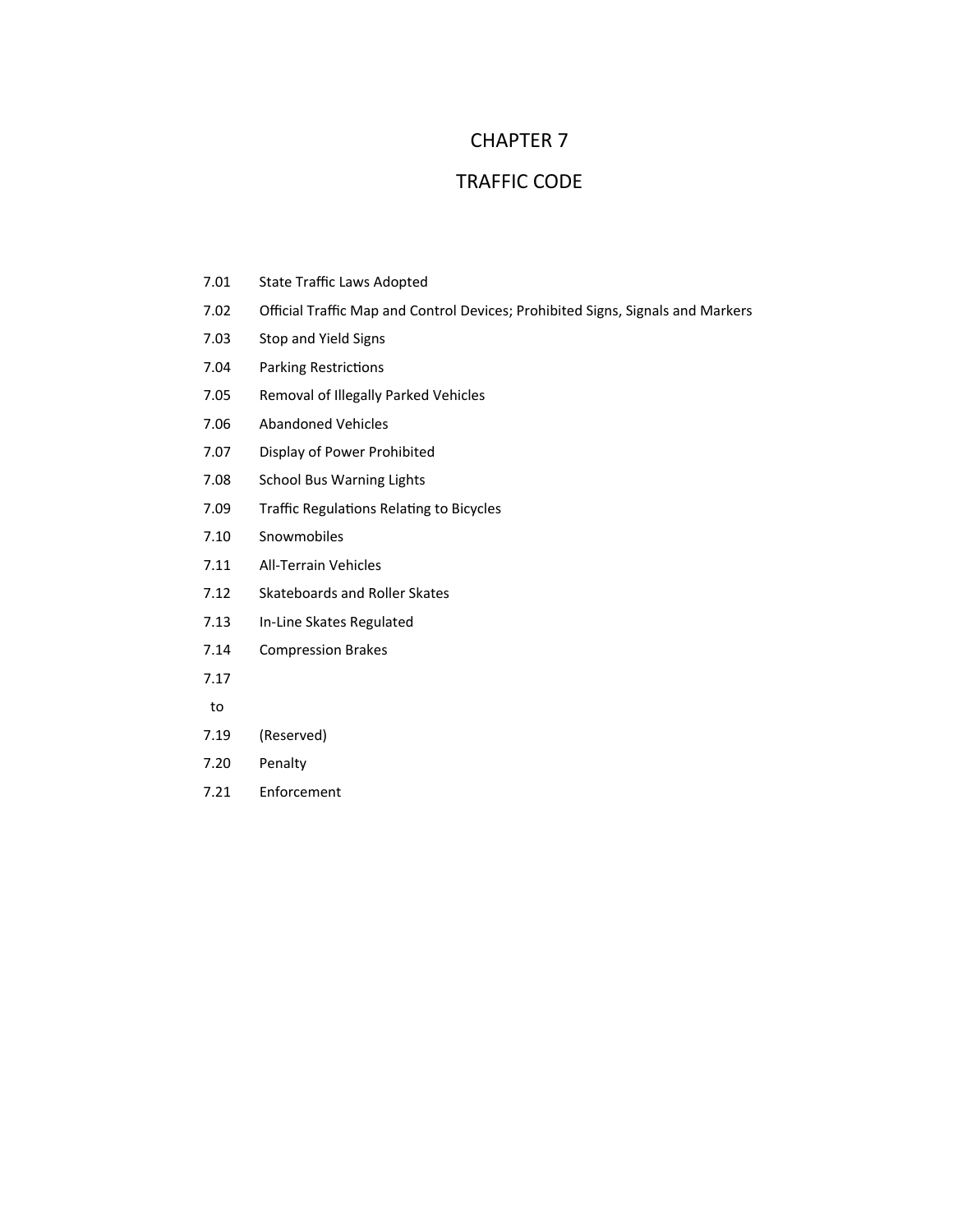**7.01 STATE TRAFFIC LAWS ADOPTED.**  Except as otherwise specifically provided in this chapter, the statutory provisions in Chs. 340 to 348, Wis. Stats., describing and defining regulations with respect to vehicles and traffic, exclusive of any provisions there in relating to penalties to be imposed and exclusive of any regulations for which the statutory penalty is a fine or term of imprisonment are hereby adopted and, by reference, made a part of this chapter as if fully set forth herein. Any act required to be performed or prohibited by any statute incorporated herein by reference is required or prohibited by this chapter. Any future amendments, revisions or modifications of the statutes incorporated herein are intended to be made part of this chapter in order to secure uniform State-wide regulation of traffic on the highways, streets and alleys of the State of Wisconsin.

## **7.02 OFFICIAL TRAFFIC MAP AND CONTROL DEVICES; PROHIBITED SIGNS, SIGNALS AND MARKERS.**

(1) DUTY OF THE POLICE CHIEF TO ERECT AND INSTALL UNIFORM TRAFFIC CONTROL DEVICES. Whenever traffic regulations created by this chapter, including a State traffic regulation, adopted by reference in sec. 7.01 of this chapter, require the erection of a traffic control devices for enforcement, the Police Chief, with the assistance of the Director of Public Works, shall procure, erect and maintain uniform traffic control devices conforming to the Uniform Traffic Control Device Manual promulgated by the Wisconsin Department of Transportation, giving notice of such traffic regulation to the users of the streets and highways on which such regulations apply. Whenever State law grants discretion to local authorities in erecting or placement of a uniform traffic control device, devices shall be erected in such locations and in such a manner as, in the judgement of the Police Chief, will carry out the purposes of this chapter and give adequate warning to users of the streets and highways of the Village.

 (2) OFFICIAL TRAFFIC MAP. (a) *Official Traffic Map Established.* There is hereby established for the Village of Frederic an Official Traffic Map dated March 5, 1982 on which is indicated as of said date all existing stop signs; arterial intersections; yield signs; no U-turn intersections; speed zones; angle parking areas; loading zones; no parking areas' no stopping standing or parking areas' handicapped parking areas' and school zones and school crossings. All such restrictions and limitations set forth on said Official Traffic map are hereby adopted by reference.

(b) *Additions to Map.* The Village Board may, from time to time, make additions to or deletions from the Official Traffic Map and the Police Chief shall keep such Official Traffic Map current. Every addition to said Official Traffic Map made after March 5, 1982 shall indicate the number of the authorizing resolution and the date the appropriate official traffic control device was erected, and every deletion shall indicate the number of the authorizing resolution.

 (c) *Map to Be Maintained.* The Official Traffic Map shall be maintained and displayed in the Village Hall. The Police Chief shall make appropriate authorized changes on said Map within 3 working days after the appropriate official traffic control device is erected or removed, as the case may be.

(d) *Violations Prohibited.* When official traffic control devices, giving notice of the restrictions, prohibitions and limitations shown on the Offical Traffic Map, are erected and maintained in accordance with the provisions of this section, a violation of the restriction, prohibition or limitation shown on the Official Traffic Map shall be a violation of the provisions of this chapter.

 (3) PROHIBITED SIGNS AND MARKERS ON HIGHWAYS. No person other than an officer authorized by this chapter to erect and maintain official traffic control devices, or his designee, shall place within the limits of any street or highway maintained by the Village any sign, signal, marker, mark or monument unless permission is first obtained from the Director of Public Works or the State Highway Commission. Any sign, signal, marker, mark or monument placed or maintained in violation of this subsection shall be subject to removal, as provided in sub. (4) below.

 (4) REMOVAL OF UNOFFICIAL SIGNS, SIGNALS, MARKERS AND TRAFFIC CONTROL DEVICES. The Police Chief or his designee may remove any sign, signal, marker or other device which is placed, maintained or displayed in violation of this chapter or State law. Any charge imposed against premises for removal of a prohibited or illegal sign, signal, marker or device shall be reported by the Police Chief to the Village Board for review and certification at its next regular meeting following the imposition of the charge. Any charge not paid on or before the next succeeding November 15 shall be placed upon the tax roll for collection as other special municipal taxes.

 **7.03 STOP AND YIELD SIGNS.** (1) DESIGNATION OF LOCATION OF STOP SIGNS AND YIELD SIGNS. In the interest of public safety, the Village Board, by resolution, has designated the location of stop and yield signs within the Village and has ordered the installation of such signs. In addition, the location of such signs is designated on the Official Traffic map of the Village pursuant to sec. 7.02 of this chapter.

 (2) OPERATORS TO OBEY TRAFFIC CONTROL DEVICES. Every operator of a vehicle approaching an in‐ tersection at which an official traffic control device is erected, in accordance with this section, shall obey the direction of such official traffic control device as required by the Wis. Stats. Incorporated by reference in sec. 7.01 of this chapter. Operators of vehicles approaching a stop sign shall stop before entering a highway as required by §346.46, Wis. Stats. Operators approaching intersections at which a yield sign has been installed shall yield the right of way to other vehicles as required by §346.18(6) Wis. Stats.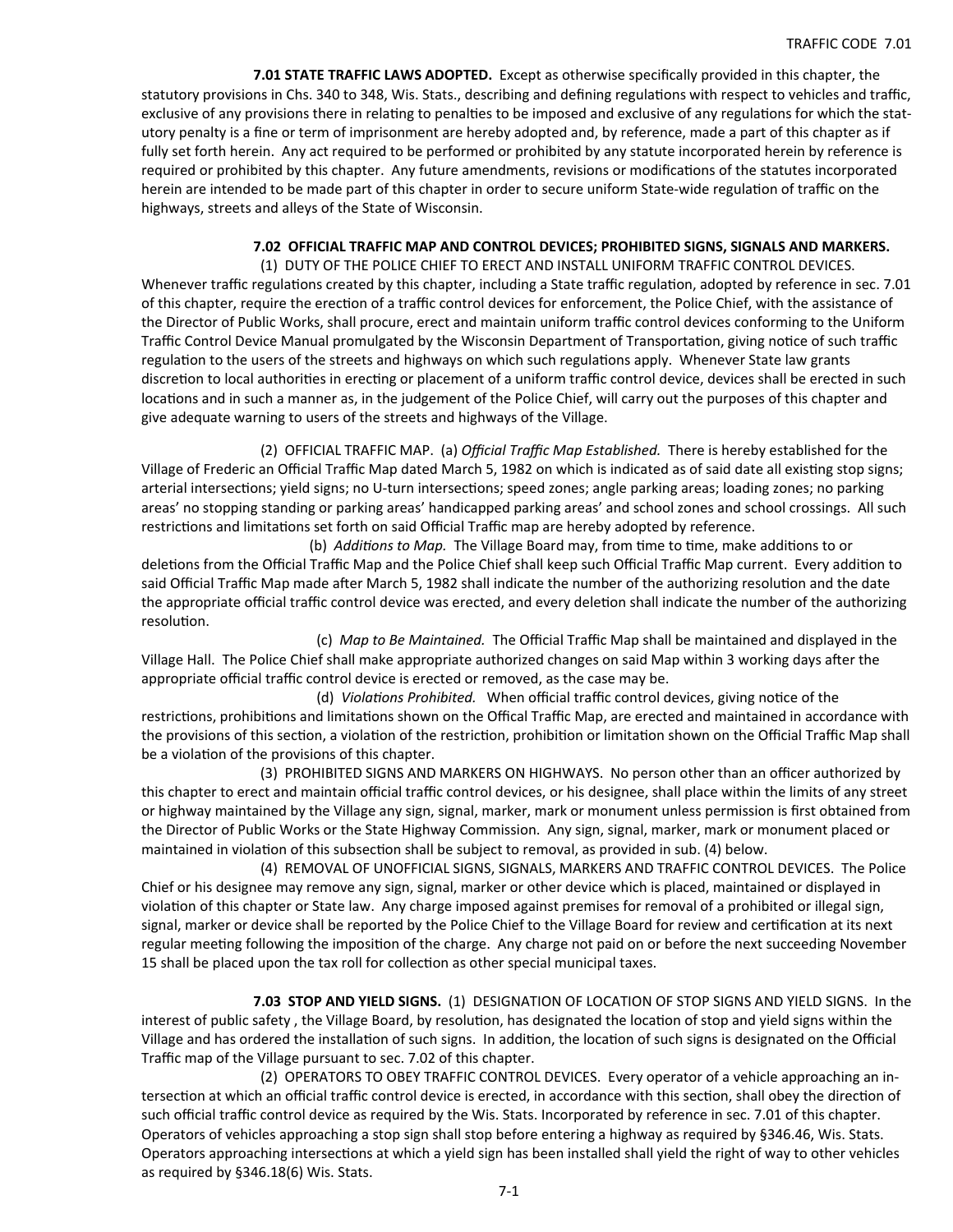**7.04 PARKING RESTRICTIONS.** (1) NO PARKING AT ANY TIME. When signs are erected in any block

giving notice thereof, no person shall park a vehicle upon the following streets or portions of streets:

- (a) On Lake Avenue, between Birch Street and Cedar Street.
- (b) On both sides of STH 35 north, from Birch Street to the Village limits.
- (c) On both sides of STH 35 south, from Linden Street to the Village limits.
- (d) On both sides of STH 48 west, from First Avenue to the Village limits.
- (e) On the south side of Elm street, between Wisconsin Avenue and Traffic Avenue.
- (2) NIGHT PARKING LIMITATIONS. No motor vehicle shall be left unattended or parked on Oak

Street and Wisconsin Avenue between the hours of 3:00 am and 6:00 am, except during the following periods:

- (a) Christmas Eve until the day after Christmas
- (b) New Year's Eve until the day after New Year's Day.
- (c) Deer hunting season—Regular 9 day rifle season
- (d) Thanksgiving Day until the following Sunday
- (e) The Fourth of July
- (f) Labor Day
- (g) Family Days Weekend

 (h) Whenever there is a special need for which a parking permit has been issued. Parking permits that have been issued by the Village must be properly displayed on the vehicle in clear view.

(2A) WINTER PARKING REGULATIONS. In addition to particular parking restrictions contained in previous sections the following winter parking restrictions shall apply:

 (a) Between November 1st of any year and April 1st of the following year it shall be unlawful for any vehicle to park on any Village Street from 3:00 am to 6:00 am.

(2B) ENFORCEMENT AND PENALTIES. One warning notice shall be given prior to issuing a citation for violation of the night parking limitations. Upon failure to comply with the warning, a citation shall be issued with a forfeiture of \$25.00 for each offense. Direct payment of the forfeiture may be made by mailing or forwarding within fifteen (15 days) of the date of the citation to the Village Treasurer. When payment is made as provided in this paragraph, no court costs shall be charged. If direct payment is not made as provided above, the Chief of Police shall for‐ ward a copy of the citation to the Village attorney for prosecution.

 (3) HEAVY VEHICLE PARKING. No person owning or having control of any truck trailer, truck power unit, tractor, bus or recreation vehicle in excess of 10,000 pounds gross weight or over 16 feet in length or having an enclosed area of a height of more than 8 feet from the roadway shall park the same upon any street, avenue or public way in the Village between the hours of 6:00 pm and 7:00 am. One hour parking shall be permitted between 7:00 am and 6:00 pm. The provisions of this subsection shall not be deemed to prohibit the lawful parking of such equipment upon any street, avenue or public way in the Village for the actual loading of such equipment upon any street, avenue or public way in the Village for the actual loading or unloading of goods, wares or merchandise, providing, however, the loading and unloading, as used in this subsection, shall be limited to the actual time used in such operation. The Village Board may, however, designate specific truck parking zones.

 (4) PARKING IN MUNICIPAL PARKING LOTS REGULATED. No person shall park a motor vehicle in any municipal parking lot for more than 24 hours unless a permit therefor is issued by the Director of Public Works.

 (5) TRAFFIC AND PARKING REGULATIONS ON SCHOOL DISTRICT GROUNDS. Pursuant to the provi‐ sions of §118.105, Wis. Stats., the following regulations shall apply to the grounds of the Frederic School District located within the Village:

 (a) *Parking.* All parking on any grounds of the Frederic School District from 7:30 am to 4:30 pm shall be restricted to areas designated for parking by the School Board. When signs are erected by the School Board giving notice of such restrictions, all persons shall park only in areas designated and signed for visitor parking. There shall be no parking on the grounds between 11:00 pm and 6:00 am, except when school functions extend past 11:00 pm; on such nights there shall be no parking one hour after the function has concluded.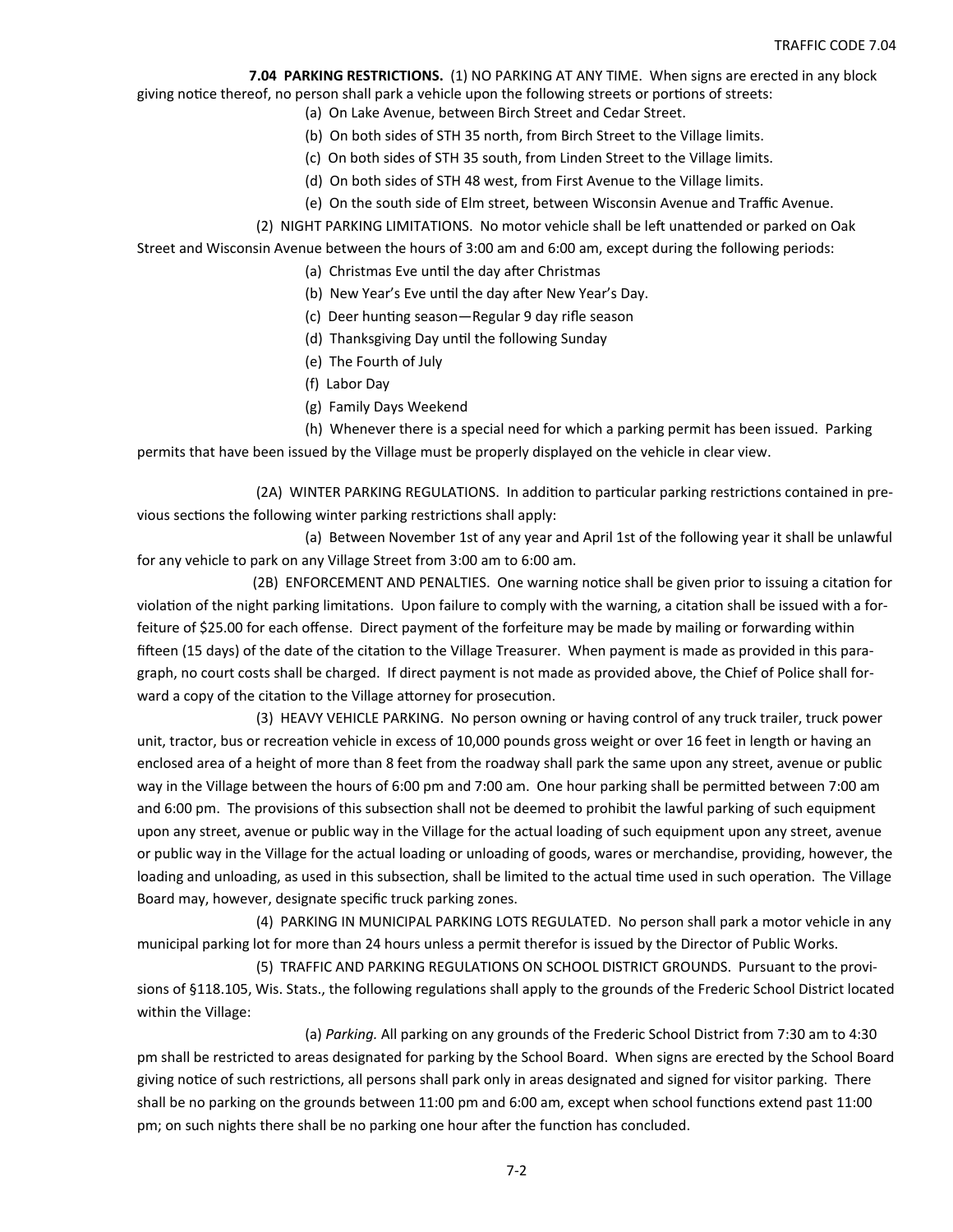(b) Speed Limits. No person shall at any time operate a motor vehicle upon any School District grounds at a speed in excess of 10 miles per hour.

 (c) *Vehicles Prohibited at Specific Times.* No person shall at any Ɵme operate a motor vehicle other than a school bus or emergency vehicle in or upon any drive designated for buses only by sign during the hours of 7:30 am to 9:00 am and 3:00 pm to 4:30 pm on any week day during the months school is in session.

 (6) PARKING IN DRIVEWAYS PROHIBITED. No person shall park or leave standing any motor vehicle in any private driveway without permission of the owner or lessee of the property upon which such driveway is located, whether or not such driveway is posted to prohibit parking.

 (7) SNOW REMOVAL AND STREET MAINTENANCE. Whenever it is necessary to remove snow or repair a Village street or any part thereof, the Director of Public Works shall post such street or parts thereof with appropriate signs prohibiting parking. No person shall park a motor vehicle in violation of such signs.

 (8) DESIGNATED PARKING SPACES. The Director of Public Works, shall cause lines or markings paint‐ ed upon the curb and/or upon the street or parking lot surface for the purpose of designating a parking space. It shall be unlawful to park any vehicle across any line or marking or to park a vehicle in such position that the same shall not be entirely within the area designated by such lines or markings.

 (9) LEAVING KEYS IN IGNITION PROHIBITED. No person shall permit a motor vehicle in his custody to stand or remain unattended on any street, alley or in any other public place, except an attended parking area, unless the starting lever, throttle, steering apparatus, gear shift or ignition of said vehicle is locked and the key removed.

**7.05 REMOVAL OF ILLEGALLY PARKED VEHICLES.** Any vehicle parked or left standing upon a highway, street or alley or other public grounds in violation of any of the provisions of this chapter is declared to be a hazard to traffic and public safety. Such vehicle shall be removed by the operator, upon request of any police officer, to a position where parking, stopping or standing is not prohibited. Any police officer, after issuing a citation for illegal parking, stopping or standing of an unattended vehicle in violation of this chapter, is authorized to remove such vehicle to a position where parking is not prohibited. The officer may order a motor carrier holding a permit to perform vehicle towing services, a licensed motor vehicle salvage dealer or a licensed motor vehicle dealer who performs vehicle towing services to remove and store such vehicle in any storage garage or parking grounds or any facility of the person providing the towing services. In addition to other penalties provided by sec. 7.20 of this chapter, the owner or operator of a vehicle so removed shall pay the cost of towing and storage.

 **7.06 ABANDONED VEHICLES.** (1) ABANDONMENT OF VEHICLES PROHIBITED. No person shall aban‐ don any vehicle unattended within the Village for such time and under such circumstances as to cause the vehicle to reasonably appear to be abandoned.

(2) DEFINITION. As used in this section, "vehicle" means a motor vehicle, trailer, semi-trailer or mobile home as defined in sec. 7.01 of this chapter, whether or not such vehicle is registered under Ch. 341, Wis. Stats.

(3) PRESUMPTION OF ABANDONMENT. Any vehicle left unattended for more than 72 hours on any public street or grounds, or on private property where parking is prohibited, limited or restricted, without the permission of the owner or lessee is deemed abandoned and constitutes a public nuisance; provided that the vehicle shall not be deemed abandoned under this section if left unattended on private property out of public view, by permission of the owner or lessee.

(4) EXCEPTIONS. This section shall not apply to a vehicle in an enclosed building or a vehicle in an appropriate storage place or depository maintained in a lawful place and manner authorized by the Village.

(5) REMOVAL AND IMPOUNDMENT OR SALE. Any vehicle found abandoned in violation of this chapter shall be impounded by any police officer until lawfully claimed or disposed of as provided in this section. If the Police Chief or his duly authorized representative determines that towing costs and storage charges for 10 days, as provided in sub. (6) below, would exceed the value of the vehicle, the vehicle may be junked or sold prior to the expiration of the impoundment period upon determination by the Police Chief that the vehicle is not wanted for evidence or any other reason; provided that vehicle in excess of 19 model years of age shall be sold or disposed of only by auction sale or sealed bid in accordance with sub. (8) below.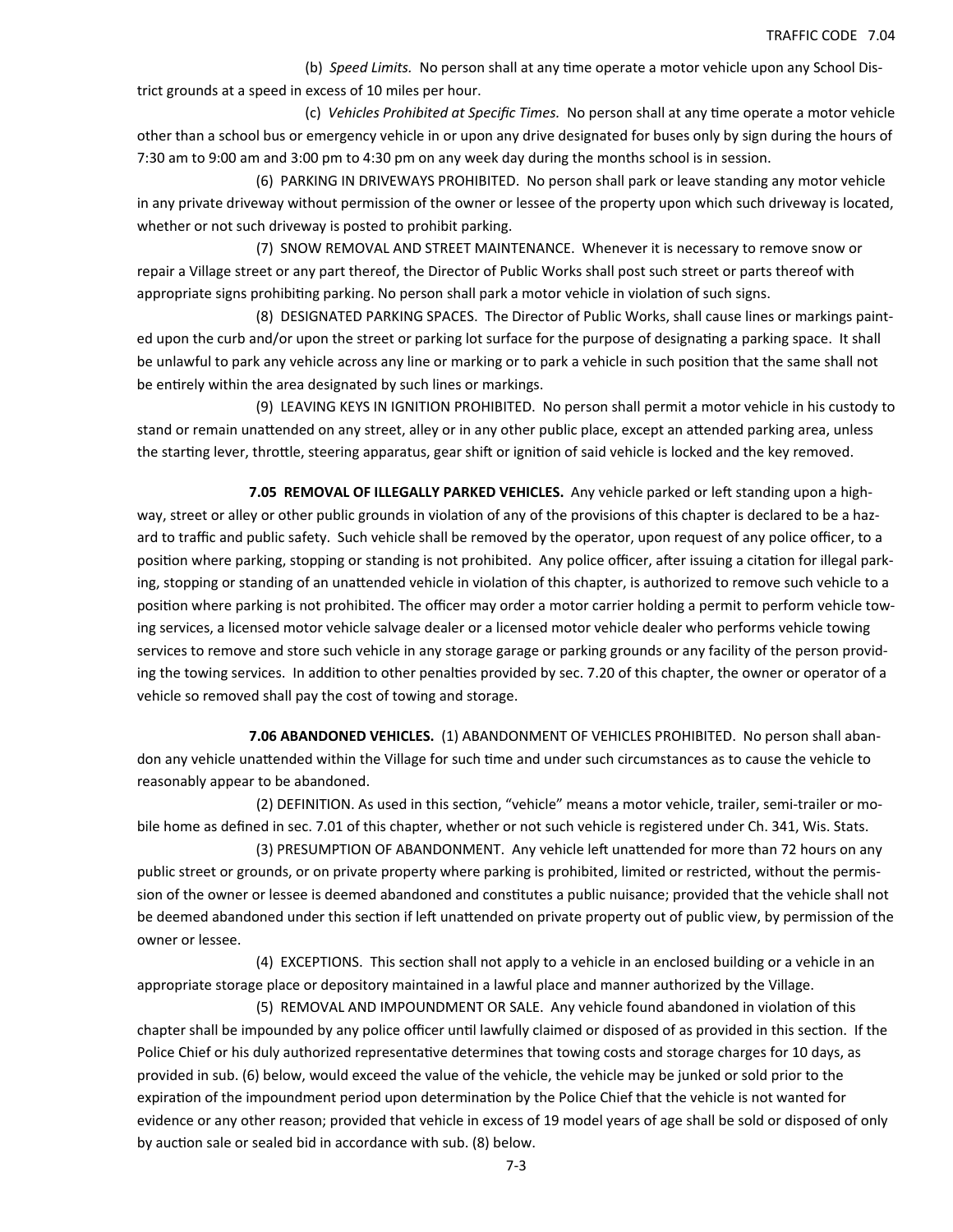(6) MINIMUM IMPOUNDMENT PERIOD. The minimum period of impoundment or storage of a vehicle found in violation of this section shall be 10 days.

 (7) NOTICE TO OWNER. The police officer removing or causing the removal of any vehicle found in violation of this section shall immediately notify the Police Chief of the abandonment and location of the impounded vehicle, and shall, within 10 days thereafter, notify the owner and lienholders of record, by certified mail, of the impoundment and of their right to reclaim the vehicle. The notice shall set forth the information contained in §342.40(3), Wis. Stats., and shall state that the failure of the owner or lienholder to exercise their right to reclaim the vehicle shall be deemed a waiver of all right, title and interest in the vehicle and a consent to sale of the vehicle.

 (8) SALE. Each retained vehicle not reclaimed by the owner or lienholder may be disposed of by sealed bid or auction sale as provided in §342.40(3), Wis. Stats.

 (9) SALE TO BAR CLAIMS AGAINST VEHICLE. The sale of a motor vehicle under the provisions of this section shall forever bar all prior claims thereto and interest therein except as hereinafter provided.

(10) PURCHASER TO REMOVE VEHICLE. The purchaser of any vehicle on sealed bid or auction sale under sub. (8) above shall have 10 days to remove the vehicle from the storage area upon payment of a storage fee of the actual cost of commercial storage for each day the vehicle has remained in storage after the second business day subsequent to the sale date. Ten days after sale, the purchaser shall forfeit all interest in the vehicle and the vehicle shall be deemed to be abandoned and may be again sold.

(11) REQUEST FOR LIST. Any listing of vehicles to be sold pursuant to this section shall be made available by the Clerk to any interested person or organization who makes a request therefor.

(12) NOTICE TO DEPARTMENT. Within 5 days after the sale or disposition of a vehicle under this section, the Clerk shall advise the Wisconsin Department of Transportation of such sale or disposition on a form supplied by the Department.

(13) OWNER MAY FILE CLAIM. At any time within 2 years after the sale of a motor vehicle, as provided herein, any person claiming ownership of such motor vehicle or a financial interest therein may present a claim to the Village Board setting forth such facts as are necessary to establish such ownership or interest, and that the failure of the claimant to reclaim the vehicle prior to the sale was not the result of the neglect or fault of claimant. If the Board is satisfied as to the justice of such claim, it may allow the same, but in no case shall the amount allowed exceed the sum paid into the Village Treasury as a result of the sale of such motor vehicle nor the amount of interest of the claimant therein.

(14) EXEMPTION. Any owner or person operating a registered vehicle which shall become disabled or inoperative for any reason and who shall be unable to cause removal of such vehicle from any alley, street, highway or public place not otherwise regulated as a restricted parking, stopping or standing zone shall, within 12 hours of such occurrence, notify the Police Department of the location of the vehicle and shall transfer and deliver clear title for said vehicle to the Village together with a fee for the cost of towing and junking charges and shall be exempt from the provisions of this section. When so requested by the owner or person in charge of a vehicle, the Chief of Police shall be authorized to order such vehicle removed and junked directly from the scene of disablement by the contractor engaged by the Village for towing of disabled vehicles. The provisions of sub. (11) above shall apply to any vehicle removed un‐ der this subsection.

**7.07 DISPLAY OF POWER PROHIBITED.** No person shall make unnecessary and annoying noises with a motor vehicle by squealing tires, excessive acceleration of engine or by emitting unnecessary and loud exhaust system noises.

**7.08 SCHOOL BUS WARNING LIGHTS.** Notwithstanding the provisions of §346.478(2)(b)2., Wis. Stats., adopted by reference in this section to the contrary, school bus operators shall use flashing red warning lights in residential and business districts when pupils or other authorized passengers are to be loaded or unloaded at locations at which there are no crosswalk or traffic signals so that pupils must cross the street or highway before being loaded or after being unloaded.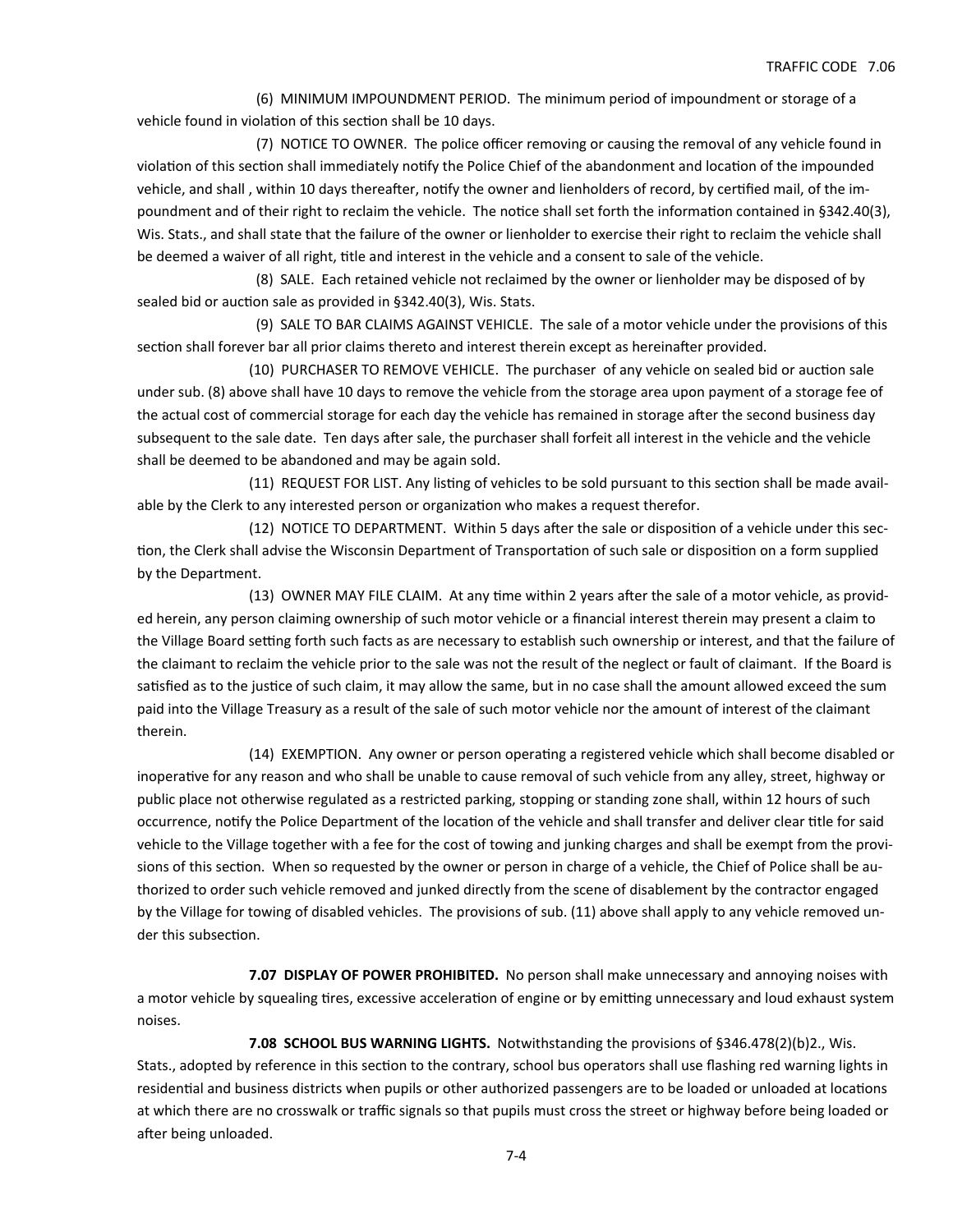**7.09 TRAFFIC REGULATIONS RELATING TO BICYCLES.** (1) RULES OF THE ROAD. The provisions of Ch. 346, Wis. Stats., shall be applicable to the operation of bicycles where applicable.

(2) BICYCLES ON SIDEWALKS. Bicycles shall be permitted to be used on all sidewalks within the Village except the sidewalk on both sides of Wisconsin Avenue, between Birch Street and Linden Street and both sides of Oak Street between Polk Avenue and First Avenue. Bicycles may be walked and parked in these areas. Every person operating a bicycle upon a sidewalk shall yield the right of way to any pedestrian and shall exercise due care when passing said pedestrian proceeding in the same direction.

**7.10 SNOWMOBILES.** (1) STATE SNOWMOBILE LAWS ADOPTED. Except as otherwise specifically

provided in this chapter, the statutory provisions describing and defining regulations with respect to snowmobiles in the following enumerated sections of the Wisconsin statutes are hereby adopted by reference and made part of this section as if fully set forth herein. Acts required to be performed or prohibited by such statutes are required or prohibited by this section, as follows:

- 350.01 Definitions
- 350.02 Operation of Snowmobiles on or in the Vicinity of a Highway
- 350.03 Right of Way
- 350.04 Snowmobile Races, Derbies and Routes
- 350.045 Public Utility Exemption
- 350.047 Local Ordinance to be Filed
- 350.05 Operation by Youthful Operators Restricted
- 350.055 Safety Certification Program Established
- 350.06 Firearms and Bows and Arrows
- 350.07 Driving Animals
- 350.08 Owner Permitting Operation
- 350.09 Head Lamps, Tail Lamps and Brakes
- 350.10 Miscellaneous Provisions for Snowmobile Operation
- 350.101 Operating a Snowmobile While Intoxicated Prohibited
- To 350.107
- 350.12 Registration of Snowmobiles
- 350.13 Uniform Trail Signs and Standards
- 350.15 Accidents and Accident Reports
- 350.17 Enforcement
- 350.18 Local Ordinances
- 350.19 Liability of Landowners
- 350.99 Parties to a Violation

 (2) APPLICABILITY OF RULES OF THE ROAD TO SNOWMOBILES. The operator of a snowmobile upon a roadway shall, in addition to the provisions of CH. 350, Wis. Stats., be subject to §§346.04, 346.06, 346.11, 346.14(1), 346.18, 346.19, 346.20, 346.21, 346.26, 346.27, 346.33, 346.35, 346.37, 346.39, 346.40, 346.44, 346.46, 346.47, 346.48, 346.50(1)(b), 346.51, 346.52, 346.53, 346.54, 346.55, 346.87, 346.88, 346.89, 346.90, 346.91, 346.92(1) and 346.94(1), (6), (6m) and (9), Wis. Stats.

 (3) PERMITTING OPERATION BY IMPROPER PERSONS PROHIBITED. No owner or person having charge or control of a snowmobile shall authorize or permit any person to operate such snowmobile who is not permitted under State law to operate such snowmobile, or who is under the influence of an intoxicant or a dangerous or narcotic drug.

 (4) SPEED. As provided in §350.10(1)(a), Wis. Stats., no person shall operate a snowmobile upon any public street or roadway within the Village at a speed in excess of the posted speed limit. As provided in §350.10(1)(g), Wis. Stats., no person shall operate a snowmobile on any designated trail at a rate of speed in excess of 10 miles per hour between the hours of 10:30 pm and 7:00 am within 150 feet of a residence.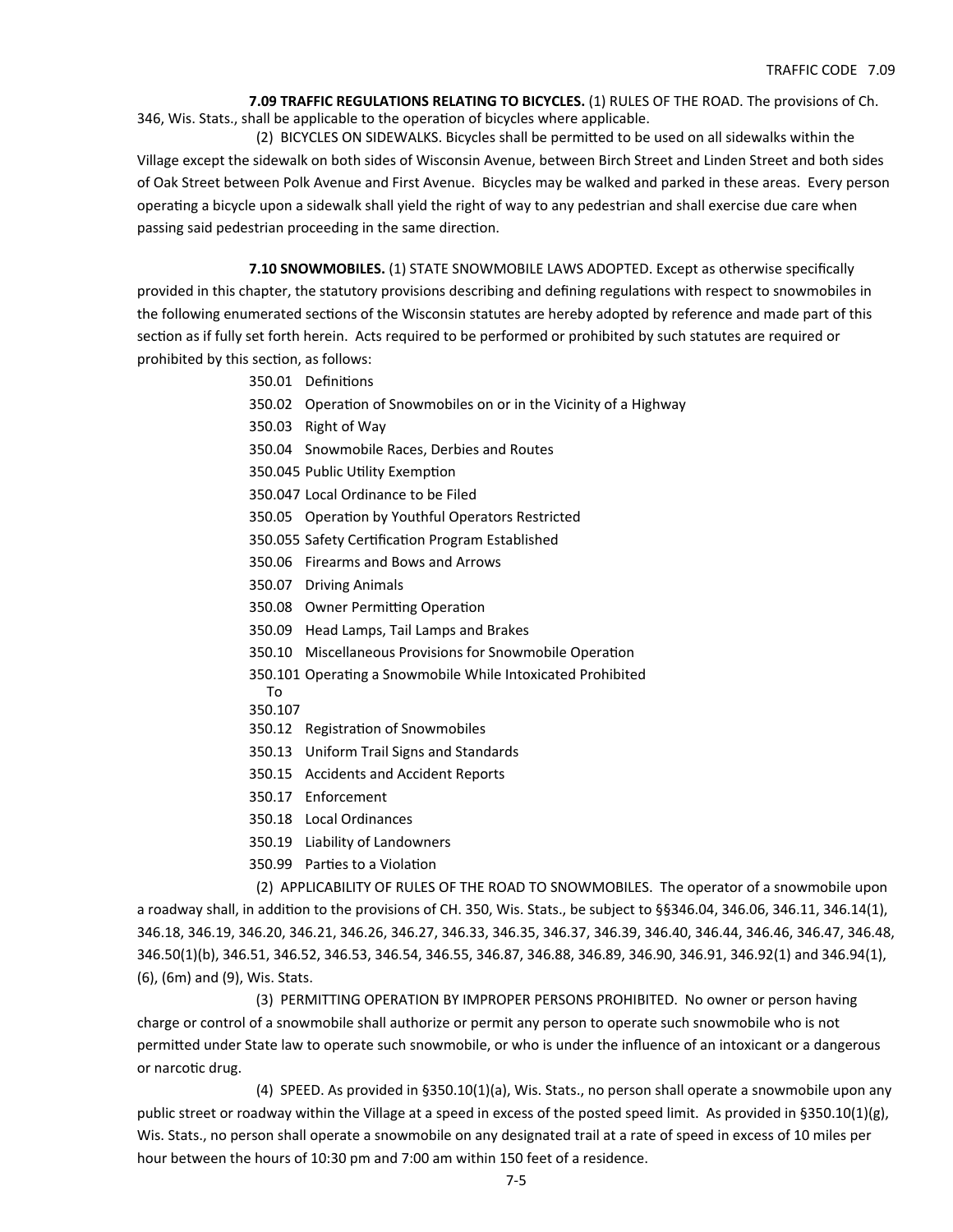(5) HOURS OF OPERATION RESTRICTED. Except on a designated trail, no person shall operate a snowmobile within the Village between the hours of 2:00 am and 6:00 am except for returning home via the most direct route.

 (6) OPERATION ON SIDEWALKS PROHIBITED. No person shall operate a snowmobile upon any sidewalk, pedestrian way or upon the area between the sidewalk and the curb line of any street in the Village except for the purpose of crossing to obtain immediate access to an authorized area of operation.

 (7) SNOWMOBILE OPERATION RESTRICTED. (a) *OperaƟon on Public Property*. It shall be unlawful for any person to operate any snowmobile or any other motor driven craft or vehicle manufactured for off-highway use on any Village streets, alleys, park lands, parking lots or on any other public lands or private lands or parking lots held open to the public, except those streets, alleys and other public lands specifically defined as designated routes and trails by the Village Board in sub. (10) below.

 (b) *OperaƟon on Private Property.* It shall be unlawful for any person to operate any snowmobile on private property not held open to the public without the express written consent of the owner. The consent shall be dated and limited to the year in which the consent is given. If the property is owned or leased by more than one person, the consent of each shall be obtained.

 (8) RESTRICTION ON OPERATORS. As provided in §350.05(1), (2), (3) and (4), Wis. Stats., no person under the age of 12 years may operate a snowmobile unless accompanied by a parent or legal guardian or a person over 18 years of age. No person over the age of 12 years, but under the age of 16 years, may operate a snowmobile unless he holds a valid snowmobile safety certificate or is accompanied by a person over 18 years of age, or by a person over 14 years of age having a valid snowmobile safety certificate issued by the Department of Natural Resources. (9) ACCIDENTS AND ACCIDENT REPORTS. (a) The operator of a snowmobile involve din a

snowmobile accident within the Village shall stop his snowmobile if he can do so without serious danger to his own snowmobile or to persons on board, and shall render to other persons affected thereby such assistance as may be practicable and necessary to save them from or minimize any danger caused by the accident and shall give his name and address and identification of his snowmobile to any person injured and to the owner of any proerpty damaged in the accident.

 (b) If the snowmobile accident results in death or injury or any person or total property damage in excess of \$200, every operator of a snowmobile involved in such accident shall, as soon as possible, notify the Police Department of the accident and shall, within 10 days after the accident, file a written report thereof with the Department of Natural Resources on forms prescribed by the Department.

 (c) If the operator of a snowmobile is physically incapable of making the report required by this subsection and there was another occupant on the snowmobile at the time of the accident capable of making the report, he shall make such report.

 (10) SNOWMOBILE ROUTES AND TRAILS DESIGNATED. Except as provided in §§350.02 and 350.045, Wis. Stats., or for snowmobile events authorized in accordance with §305.04, Wis. Stats., no person shall operate a snowmobile upon any public right of way, in any public park or on any other public property in the Village, except upon snowmobile routes and trails designated by the Village Board which shall include all platted Village streets presently certified by the State and all platted alleys that have been improved and are presently open for vehicular traffic. The Chief of Police shall have the power to declare the designated snowmobile routes and trails open or closed. No person shall fail to obey any route or trail sign or limit erected in accordance with this subsection.

(11) CLERK TO FILE SECTION. Pursuant to §305.047, Wis. Stats., the Clerk is hereby authorized and directed to send a copy of this section to the Department of Natural Resources and the County Sheriff's Department.

 (12) OPERATION WHILE UNDER THE INFLUENCE PROHIBITED. §346.63, Wis. Stats., shall apply to the operation of a snowmobile any place within the Village.

 (13) CLERK TO FILE SECTION. Pursuant to §350.047, Wis. Stats., the Clerk is hereby authorized and directed to send a copy of this section to the Department of Natural Resources and the County Sheriff's Department.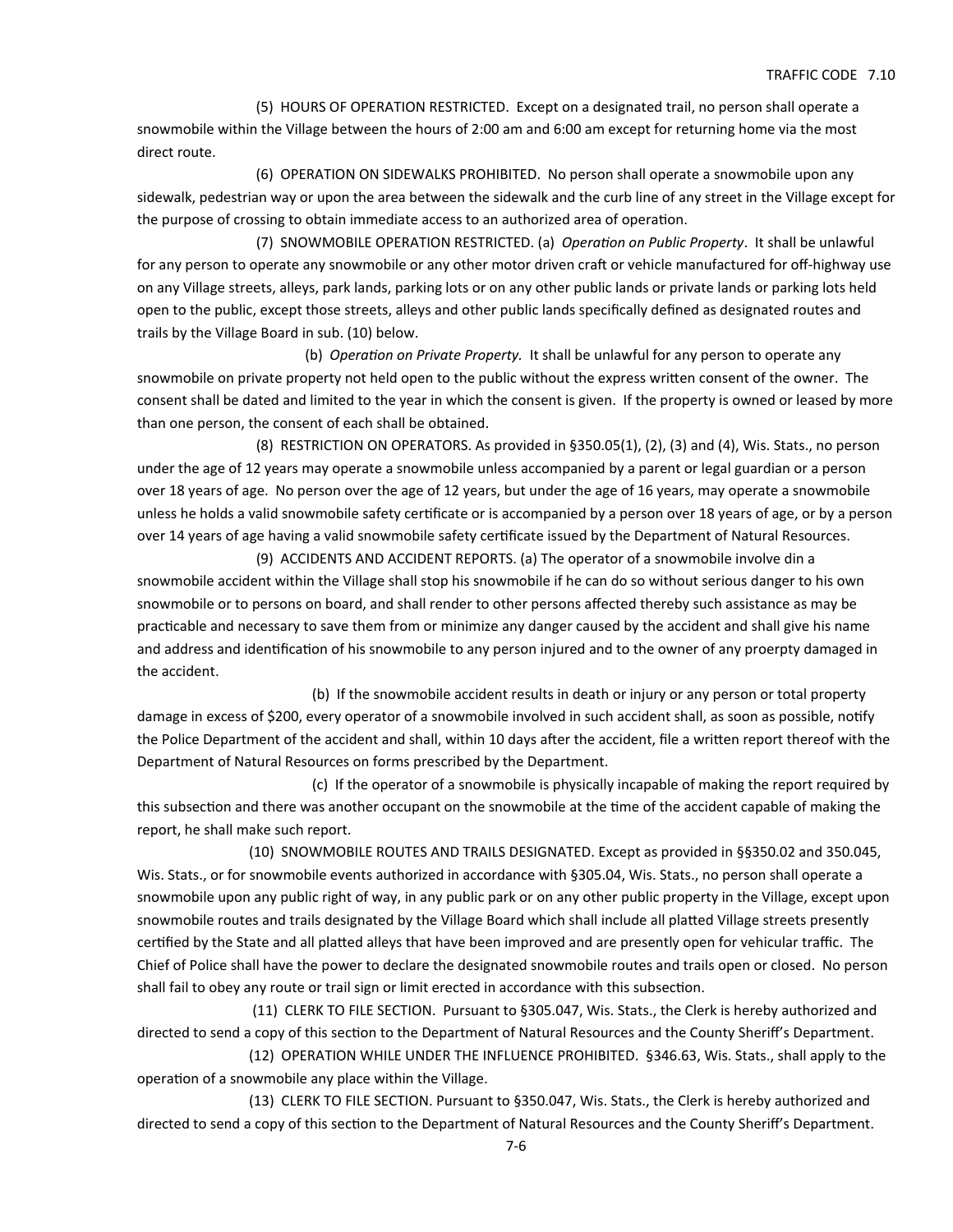**7.11 ALL‐TERRAIN VEHICLES.** (1) STATE LAWS ADOPTED. Except as otherwise specifically provided in this chapter, the statutory provisions enumerated §23.33, Wis. Stats., describing and defining regulations with respect to all -terrain vehicles/Utility task vehicles (ATV/UTVs), are hereby adopted by reference and made a part of this section as if fully set forth herein. Any act required to be performed or prohibited by any regulation incorporated herein by reference is required or prohibited by this chapter. Any future amendments, revisions or modifications of the statutory regulations under §23.33, Wis. Stats., and the rules promulgated thereunder, are intended to be made a part of this chapter in order to secure, to the extent legally practicable, uniform statewide regulation of ATV/UTVs.

(2) OPERATION IN VILLAGE. *Operation on Private Property*. A property owner or a person with the written consent of the property owner may operate an ATV/UTV on such property. However, no ATV/UTV may be operated within 200 feet of any residence or between the hours of 11:00 pm and 6:00 am.

 (3) DESIGNATION OF ALL‐TERRAIN VEHICLE ROUTES. (a) All roadways within the Village of Frederic, that are maintained by Village personnel are approved for ATV/UTV use from 6:00am—11:00 pm, excluding State Highway 35 and State Highway 48, unless route signs are in place.

(b) All ATV/UTV operators shall observe the posted speed limit within the Village limits.

 (c) Age of operaƟon. No person shall operate an ATV/UTV on any streets or alleys in the Village unless that person operating the ATV/UTV is at least 16 years of age and in possession of a valid ATV Safety Certificate or 12-15 years of age in possession of a valid ATV Safety Certificate and accompanied by an adult.

(d) Method of Travel. Any person operating an ATV/UTV on any street or alley shall proceed in a single file, in the direction of regular traffic flow, on the extreme-right portion of the traveled roadway. Night operations require adequate headlights and taillights. ATV/UTV operators will yield the right of way according to the State's rules of road and obey all other traffic laws.

 (4) Prohibited use of ATV/UTV. No person shall operate an ATV/UTV upon any state highway, any public grounds/parks, or any other public property.

**7.12 SKATEBOARDS AND ROLLER SKATES.** (1) REGULATED. It shall be unlawful for any person to operate or ride a skateboard or roller skates in any of the following places:

- (a) Any village street
- (b) Any sidewalk on the streets enumerated in sec. 7.09 of this chapter
- (c) Any public or private parking lot

 (d) Private property unless permission has been received from the owner, lessee or person in charge of the property.

 (2) RIGHT OF WAY. Operators or riders of skateboards or roller skates shall yield the right of way to other pedestrians using Village sidewalks, and shall not otherwise endanger or interfere with normal pedestrian traffic on those sidewalks.

**7.13 IN‐LINE SKATES REGULATED.** (1) STATE LAWS APPLICABLE. Every person using in‐line skates upon a public roadway shall be subject to the provisions of all ordinances and State laws applicable to the operator of any vehi‐ cle, except those provisions with reference to equipment of vehicle and except those provisions which , by their nature, would have no application.

 (2) PUBLIC SIDEWALKS OR WALKWAYS. No person shall use in‐line skates on sidewalks enumerated in sec. 7.09 of this chapter. Every person using in‐line skates upon a sidewalk or walkway shall yield the right of way to any pedestrian and shall exercise due care when passing any other person.

 (3) PUBLIC OR PRIVATE PARKING LOTS AND PRIVATE PROPERTY. It shall be unlawful for any person to use in‐ line skates in any private parking lot. It shall be further unlawful for any person to use in‐line skates on private property unless permission has been received from the owner, lessee or person in charge of the property.

 (4) RIDING ON ROADWAY. (a) Every person using in‐line skates on any Village street or alley shall keep as close to the right hand curb as possible and shall proceed with traffic. Every person using in‐line skates upon a one way public street or alley shall proceed in the direction of the one-way traffic.

 (b) Every person using in‐line skates upon a roadway shall ride single file on all public road‐ ways.

 (c) Persons using in‐line skates upon a public roadway shall not impeded the normal and reasonable movement of motor vehicle traffic.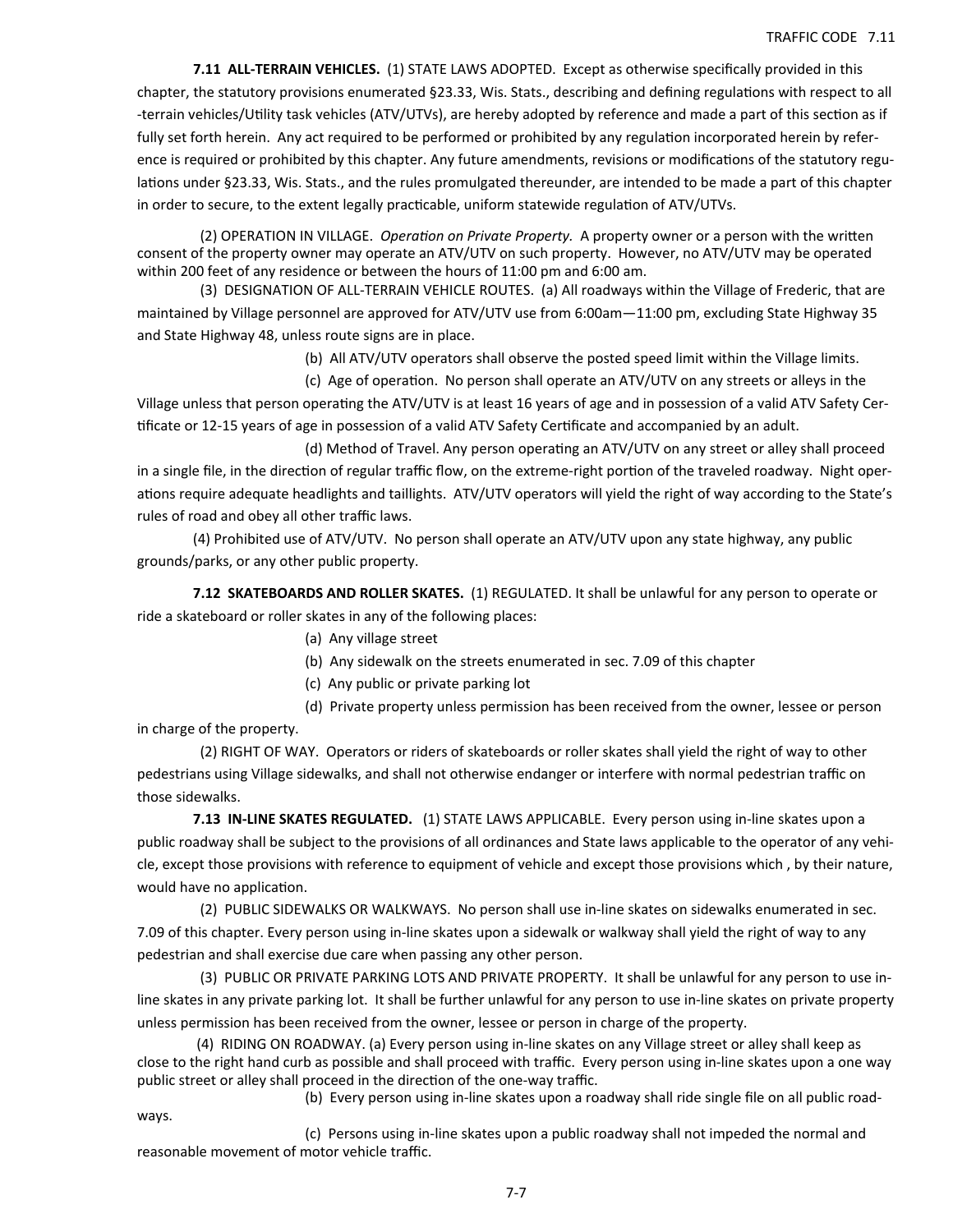(5) IN‐LINE SKATING PROHIBITED AFTER DAYLIGHT HOURS. It shall be unlawful to use in‐line skates on any Village roadway or sidewalk after daylight hours.

 (6) CLINGING TO MOVING VEHICLES PROHIBITED. IT shall be unlawful for any person using in‐line skates to cling to or attach to any bicycle or other moving vehicle upon a public roadway.

 (7) PLAYING GAMES IN ROADWAY PROHIBITED. It shall be unlawful to play hockey or any other game on in‐ line skates on any Village roadway.

 (8) OBSERVANCE OF TRAFFIC REGULATIONS. Every person using in‐line skates upon a public roadway shall stop for all stop signs and traffic signals.

 (9) YIELDING TO TRAFFIC. The operator of a vehicle shall yield the right of way to a user of in‐line skates in the same manner as for bicyclists and pedestrians under §§346.23, 346.24, 346.36 and 346.38, Wis. Stats. When using in‐line skates, every person shall, upon entering a public roadway, yield the right of way to motor vehicles, except that a person using in-line skates shall be subject to the same regulations as bicyclists and pedestrians under §§346.23, 346.24, 346.37 and 346.38, Wis. Stats.

**7.14 COMPRESSION BRAKES.** (1) PROHIBITED. Except as provided in sub. (2) below, no person shall use motor vehicle brakes (jake brakes) within the Village which are in any way activated or operated by the compression of the engine of any such motor vehicle or any unit or part thereof.

(2) EXCEPTION. It shall be an affirmative defense to prosecution under this section that compression brakes were applied in an emergency and were necessary for the protection of persons and/or property.

**7.15 to 7.19** Reserved.

**7.20 PENALTY.** The penalty for violation of any provision of this chapter shall be a forfeiture as hereafter provided, together with statutory court costs and penalty assessment, if applicable. (1) STATE FORFEITURE STATUTES. Forfeitures for violation of §§340.01 to 1348.28, Wis. Stats., shall conform to the forfeiture permitted to be imposed for violation of the statutes adopted by reference, including any variations or increases for subsequent offenses.

(2) STATE FINE STATUTES. The forfeiture for violation of any statute adopted by reference hereunder for which the penalty is a fine shall not exceed the maximum fine permitted under such statute.

(3) LOCAL REGULATIONS. The forfeitures for violations of secs. 7.02, 7.04, 7.06, 7.07, 7.08, 7.10, 7.11, 7.12, 7.13, 7.14, 7.15 and 7.16 of this chapter are included in the Village Bond Schedule.

**7.21 ENFORCEMENT.** (1) ENFORCEMENT PROCEDURE. This chapter shall be enforced in accordance with the pr of §§345.20 to 345.53, Ch. 229 and §66.0114, Wis. Stats.

 (2) DUTY OF POLICE OFFICERS TO ENFORCE. Police officers shall enforce all the provisions of this chapter. (3) UNIFORM CITATION. The uniform citation promulgated under §345.11, Wis. Stats., shall be used for all moving and non-moving traffic violations, except parking violations.

(4) NOTICE OF DEMERIT POINTS AND RECEIPTS. Every officer accepting a forfeited penalty or money deposit under this chapter shall receipt therefor in triplicate as provided in §345.26(3)(b), Wis. Stats. Every officer accepting a stipulation under the provisions of this chapter shall comply with the provisions of §§343.27, 343.28, 345.26(1)(a) and 345.27(2), Wis. Stats.

(5) PARKING CITATIONS. Citations for all parking violations under this chapter shall conform to §345.28, Wis. Stats., and shall permit direct mail payment of the applicable forfeiture to the Clerk within 48 hours of the issuance of this citation in lieu of a court appearance. The citation shall specify thereon the amount of the applicable forfeiture as provided in this chapter.

 (6) REGISTRATION RECORD OF VEHICLE AS EVIDENCE. When any vehicle is found upon a street, highway or other public right of way in violation of any provision of this Code regulating the stopping, standing or parking of vehicles and the identity of the operator cannot be determined, the owner, as shown by the ownership registration of the vehicle supplied by the Wisconsin Department of Transportation, or a comparable authority of any other state, shall be deemed to have committed the violation for purposes of the enforcement of this section and shall be subject to the applicable forfeiture penalty; provided, however, that the defenses defined and described in §346.485(5), Wis. Stats., shall be defense for an owner charged with such violation.